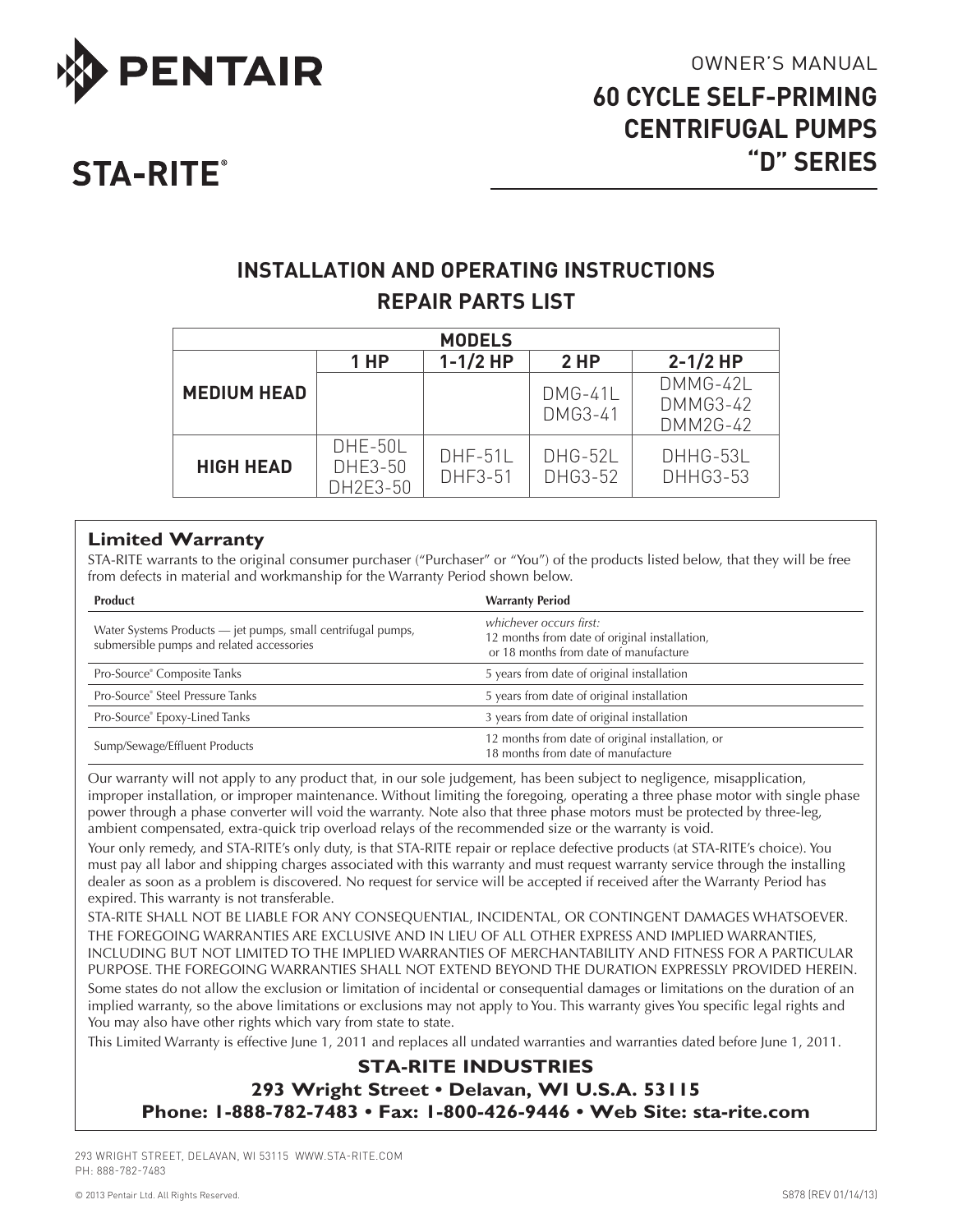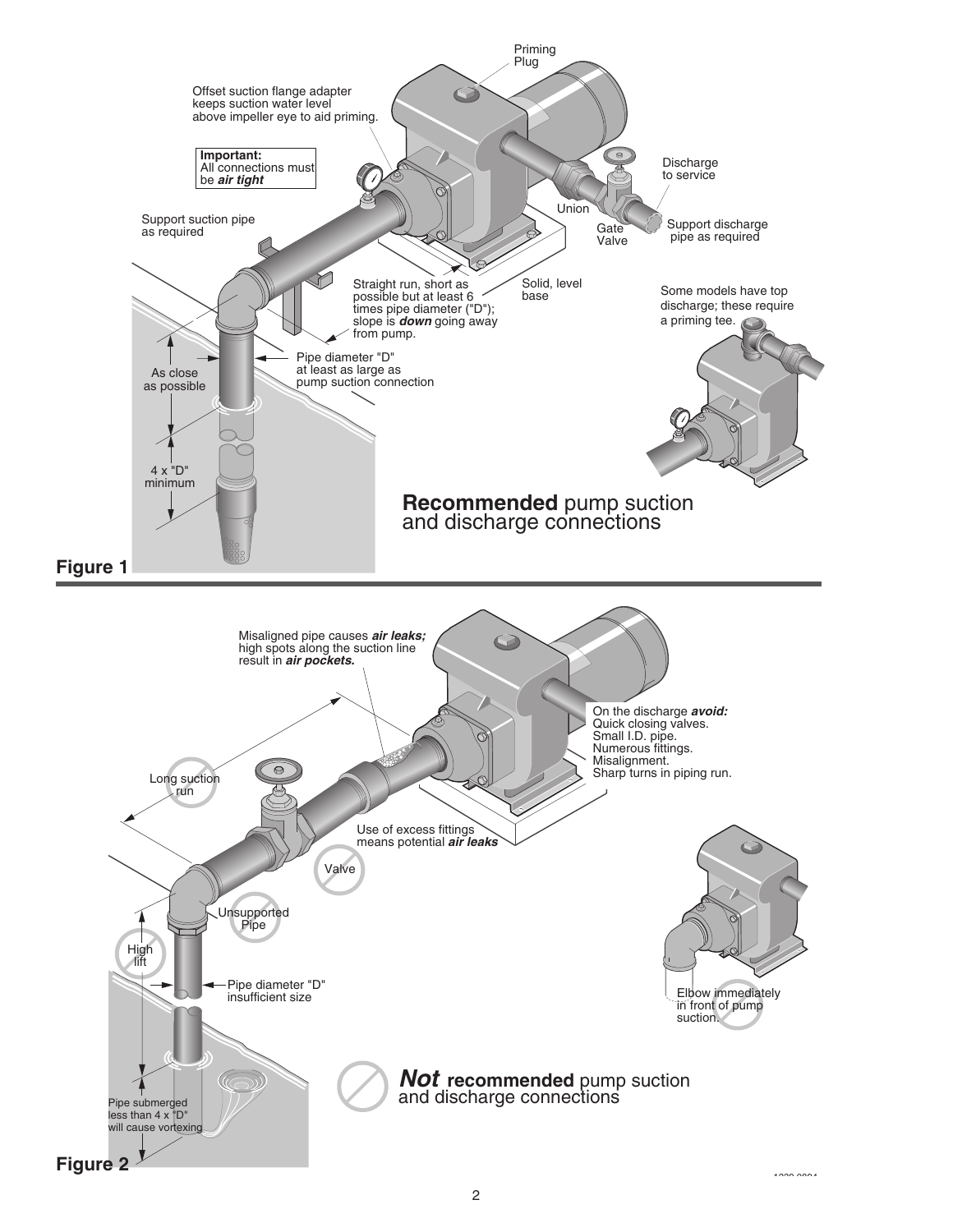#### **California Proposition 65 Warning**

 $\Delta$  WARNING This product and related accessories contain chemicals known to the State of California to cause cancer, birth defects or other reproductive harm.

### **LOCATION OF UNIT**

Locate the pump as near the liquid source as possible, using a short, direct suction pipe. Keep the static suction lift (vertical distance between the center line of the pump and the liquid level) to a minimum. Mount the pump on a solid, level foundation, which provides a rigid and vibration-free support. It should be located where the unit is readily accessible for service and maintenance. The pump should be protected against flooding and excessive moisture. Do not allow pump or any system component to freeze.

#### **PIPING**

Both suction and discharge piping should be independently supported at a point near the pump to avoid strains being placed on the pump. Start all piping at pump to avoid strains left by a gap at last connection.

### **SUCTION PIPING**

The suction pipe must be kept free of leaks. The suction pipe must have a gradual slope upward to the pump. Avoid any fittings which may cause an air trap. On units that have a suction fitting, a check valve is a built-in feature and no foot valve is required.

### **DISCHARGE PIPING**

A gate valve and union should be installed in the discharge line. For removal of the pump for service, close the gate valve, and disconnect at union.

**A CAUTION** Never run pump dry. Running pump without water may cause pump to overheat, damaging seal and possibly causing burns to persons handling pump. Fill pump with water before starting.

A WARNING Never run pump against closed **discharge. To do so can boil water inside pump**, causing hazardous pressure in unit, risk of explosion and possibly scalding persons handling pump.

#### **PRIMING THE PUMP**

A tee installed in the discharge opening of the pump, and provided with a priming plug at the top position, will enable you to fill the pump with liquid. Once filled and the priming plug replaced, the pump will prime. The pump should prime itself time after time, as long as the built-in check valve functions.

|                |                  |               | DIAMETER IN FEET FROM MOTOR TO METER |       |                                     |       |       |
|----------------|------------------|---------------|--------------------------------------|-------|-------------------------------------|-------|-------|
|                |                  | <b>BRANCH</b> | $\mathbf{0}^{\prime}$                | 101'  | 201'                                | 301'  | 401'  |
|                |                  | <b>FUSE*</b>  | ΤО                                   | ΤО    | то                                  | ТΟ    | то    |
| <b>MOTOR</b>   | <b>MAX. LOAD</b> | <b>RATING</b> | 100'                                 | 200'  | 300'                                | 400'  | 500'  |
| HP             | <b>AMPERES</b>   | <b>AMPS</b>   |                                      |       | 115/230 VOLT SINGLE PHASE WIRE SIZE |       |       |
|                | 15.3/7.6         | 20/15         | 12/14                                | 8/14  | 6/14                                | 6/12  | 4/10  |
| $1 - 1/2$      | 19.2/9.6         | 25/15         | 10/14                                | 8/14  | 6/12                                | 4/10  | 4/10  |
| $\mathfrak{p}$ | 24.0/12.0        | 30/15         | 10/14                                | 6/14  | 6/12                                | 4/10  | 4/10  |
| $2 - 1/2$      | 26.0/12.0        | 30/15         | 10/14                                | 16/14 | 4/12                                | 4/10  | 4/10  |
|                |                  |               |                                      |       | 230/460 VOLT THREE PHASE WIRE SIZE  |       |       |
|                | 3.6/1.8          | 15/15         | 14/14                                | 14/14 | 14/14                               | 14/14 | 14/14 |
| $1 - 1/2$      | 4.7/2.35         | 15/15         | 14/14                                | 14/14 | 14/14                               | 14/14 | 14/14 |
| 2              | 6.8/3.4          | 15/15         | 14/14                                | 14/14 | 14/14                               | 12/14 | 12/14 |
| $2 - 1/2$      | 8.5/4.25         | 15/15         | 14/14                                | 14/14 | 14/14                               | 12/14 | 10/14 |
|                |                  |               |                                      |       | 200/400 VOLT THREE PHASE WIRE SIZE  |       |       |
|                | 3.8/1.9          | 15/15         | 14/14                                | 14/14 | 14/14                               | 14/14 | 14/14 |

## **TABLE I - RECOMMENDED FUSING AND WIRING DATA - 60 CYCLE MOTORS**

\* Time delay fuse or circuit breakers are recommended in any motor circuit.

**IMPORTANT:** BE SURE lead wire opening on end of motor is fully sealed when conduit or a pressure switch is not used. Failure to seal it properly will allow dirt, rain, bugs, etc. to enter back compartment of motor through conduit opening and cause switch malfunction.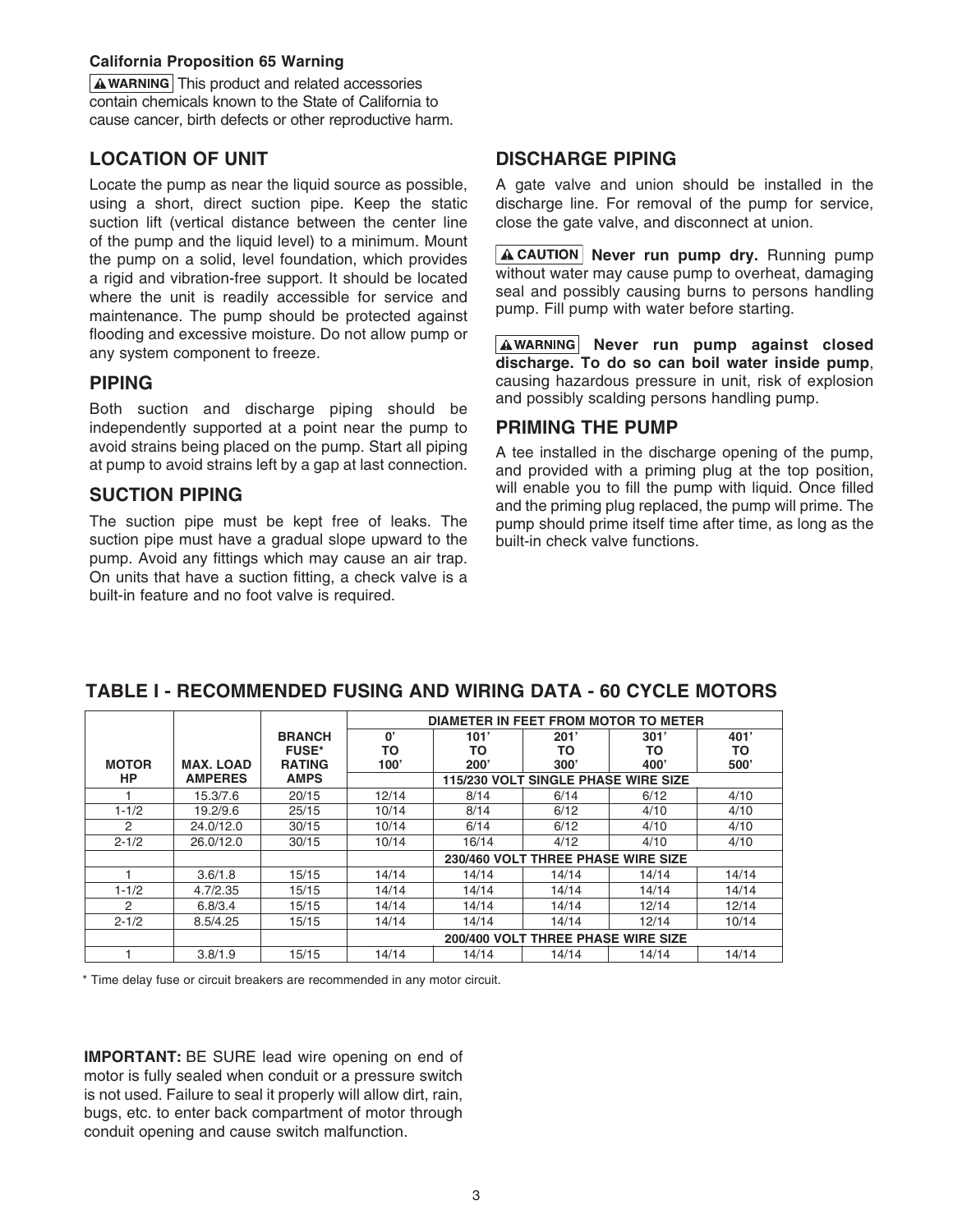# **ELECTRICAL**

## **Motor Terminal Block Wiring** (as viewed from rear of motor, canopy removed)

Connection diagram for dual voltage, single-phase motors. Your dual-voltage motor's terminal board (under the motor end cover) will match one of the diagrams below. Follow that diagram if necesary to convert motor to 115 Volt power.

Connect power supply wires to L1 and L2. For 3-phase motors, or if motor does not match these pictures, follow the connection diagram on the motor nameplate.

## **The motor is set for 230 volts when shipped.**

To change the motor to use 115 volts:

- 1. Turn off power
- 2. Remove the back motor cover.

3. Use a screwdriver or 1/2" wrench and turn the voltage selector dial counterclockwise until 115 shows in the dial opening.

4. Reinstall the motor cover.

**AWARNING Hazardous voltage.** Can shock, burn, or cause death. Disconnect power to motor before working on pump or motor. Ground motor before connecting to power supply.



**Figure 3: Changing the Voltage Setting**



**Figure 4: Motor Set for 115 Volt Operation**

#### **WIRING**

**Ground motor before connecting to electrical power supply. Failure to ground motor can cause severe or fatal electrical shock hazard.**



**Do not ground to a gas supply line. To avoid dangerous or fatal electrical shock,** 

**turn OFF power to motor before working on electrical connections.**



**Supply voltage must be within ±10% of nameplate voltage. Incorrect voltage can cause fire or damage motor and voids warranty. If in doubt consult a licensed electrician.**



**Use wire size specified in Wiring Chart (Page 3). If possible, connect pump to a separate branch circuit with no other appliances on it.**



**Wire motor according to diagram on motor nameplate. If nameplate diagram differs from diagrams above, follow nameplate diagram.**

- 1. Install, ground, wire and maintain this pump in accordance with electrical code requirements. Consult your local building inspector for information about codes.
- 2. Provide a correctly fused disconnect switch for protection while working on motor. Consult local or national electrical codes for switch requirements.
- 3. Disconnect power before servicing motor or pump. If the disconnect switch is out of sight of pump, lock it open and tag it to prevent unexpected power application.
- 4. Ground the pump permanently using a wire of the same size as that specified in wiring chart (Page 3). Make ground connection to green grounding terminal under motor canopy marked GRD. or  $\equiv$ .
- 5. Connect ground wire to a grounded lead in the service panel or to a metal underground water pipe or well casing at least 10 feet long. Do not connect to plastic pipe or insulated fittings.
- 6. Protect current carrying and grounding conductors from cuts, grease, heat, oil, and chemicals.
- 7. Connect current carrying conductors to terminals L1 and L2 under motor canopy. When replacing motor, check wiring diagram on motor nameplate against Figure 3. If the motor wiring diagram does not match either diagram in Figure 3, follow the diagram on the motor.

**IMPORTANT:** 115/230 Volt single phase models are shipped from factory with motor wired for 230 volts. If power supply is 115 volts, remove motor canopy and reconnect motor as shown in Figure 3. Do not try to run motor as received on 115 volt current.

- 8. Motor has automatic internal thermal overload protection. If motor has stopped for unknown reasons, thermal overload may restart it unexpectedly, which could cause injury or property damage. Disconnect power before servicing motor.
- 9. If this procedure or the wiring diagrams are confusing, consult a licensed electrician.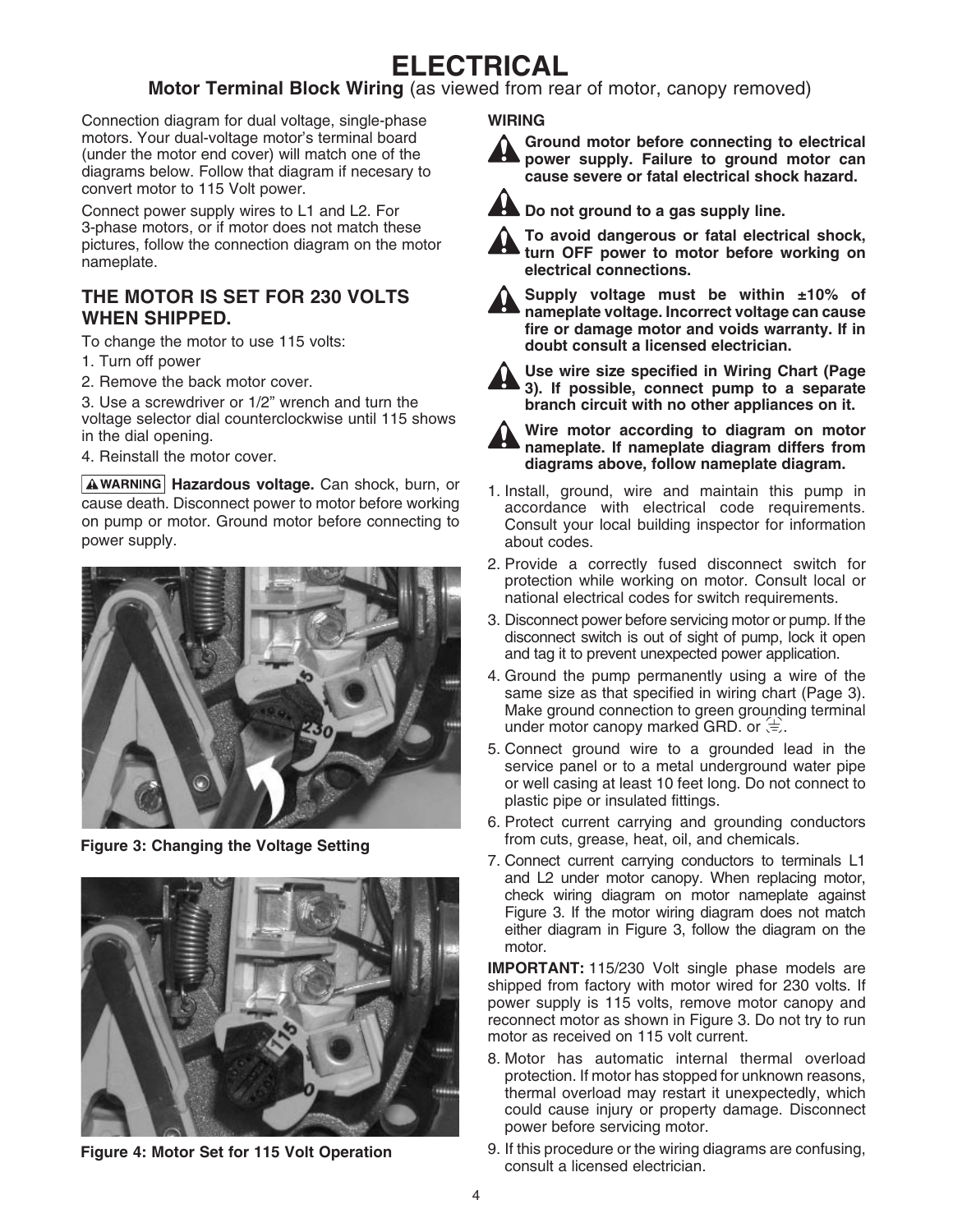## **PUMP SERVICE**

This centrifugal pump requires little or no service other than reasonable care and periodic cleaning. Occasionally, however, a shaft seal may become damaged and must be replaced. The procedure as outlined below will enable you to replace the seal.

#### **NOTICE: Pumps use mechanical seals with a rubber seat ring or a sealing O-Ring. THESE SEALS ARE COMPLETELY INTERCHANGEABLE.**

**NOTICE:** The highly polished and lapped faces of this seal are easily damaged. Read instructions and handle the seal with care.

Some models are equipped with an impeller screw, which has a left hand thread. Before unscrewing the impeller, remove the impeller screw.

#### **Removal of Old Seal**

- 1. After unscrewing impeller, carefully remove rotating part of seal by prying up on sealing washer, using two screwdrivers (see Figure 5A). Use care not to scratch motor shaft.
- 2. Remove seal plate from motor and place on flat surface, face down. Use a screwdriver to push ceramic seat out from seal cavity (see Figure 5B).

#### **Installation of STATIONARY Seat** (Figure 5C)

- 1. Clean polished surface of stationary seat with clean cloth.
- 2. Turn seal plate over so seal cavity is up, clean cavity thoroughly.
- 3. Lubricate outside rubber surface of ceramic seat

with soapy water and press firmly into seal cavity with finger pressure. If seat will not locate properly in this manner, place cardboard washer over polished face of seat and press into seal cavity using a 3/4" socket or 3/4" piece of standard pipe.

4. **Dispose of cardboard washer**. Be sure polished surface of seat is free of dirt and has not been damaged by insertion. Remove excess soapy water.

#### **Installation of Rotating**

**PART OF SEAL UNIT (Figure 5D)** 

- 1. Reinstall seal plate using extreme caution not to hit ceramic portion of seal on motor shaft.
- 2. Inspect shaft to make sure that it is clean.
- 3. Clean face of sealing washer with clean cloth.
- 4. Lubricate inside diameter and outer face of rubber drive ring with soapy water and slide assembly on motor shaft (sealing face first) until rubber drive ring hits shaft shoulder.
- 5. Screw impeller on shaft until impeller hub hits shaft shoulder. This will automatically locate seal in place and move the sealing washer face up against seat facing. Reinstall impeller screw (if used).

#### **MAINTENANCE**

Be sure to drain pump during freezing weather to prevent damage from frost. To drain, remove drain plugs directly below the suction inlet of the pump. Drain the suction pipe to a point below the frost line. All other pipes that may be exposed to freezing temperatures should also be drained.



#### **FIGURE 5**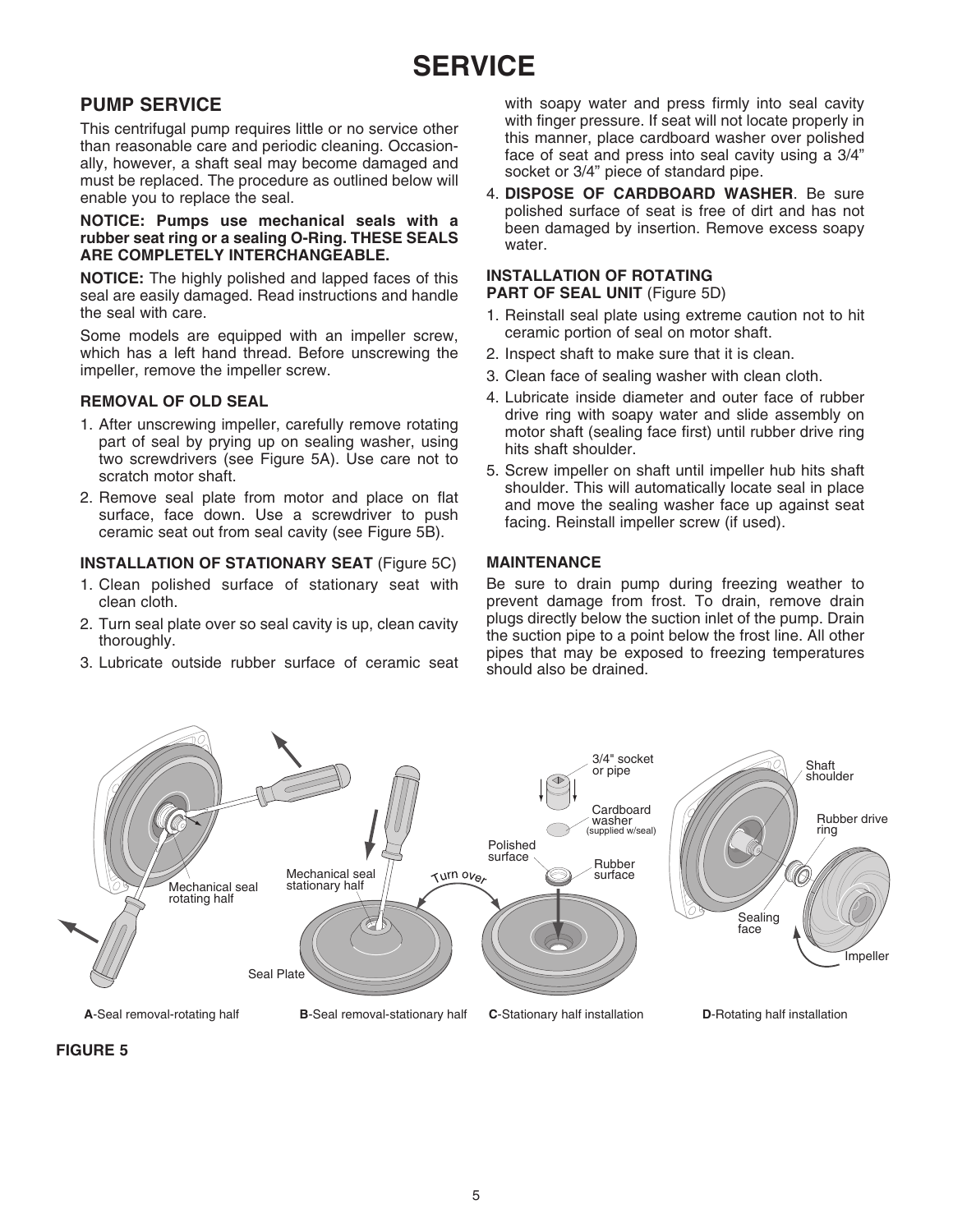

## **"D" SERIES REPAIR PARTS LIST 60 CYCLE 1 and 1-1/2 HP HIGH HEAD; 2 and 2-1/2 HP MEDIUM HEAD**

| Key<br>No.     | Part<br><b>Description</b>    | No.<br><b>Used</b> | 1 HP<br><b>DHE-50L</b><br><b>DHE3-50</b><br>DH2E3-50 | $1-1/2$ HP<br><b>DHF-51L</b><br><b>DHF3-51</b> | 2 HP<br><b>DMG-41L</b><br><b>DMG3-41</b> | $2-1/2$ HP<br>DMMG-42L<br><b>DMMG3-42</b><br><b>DMM2G-42</b> |
|----------------|-------------------------------|--------------------|------------------------------------------------------|------------------------------------------------|------------------------------------------|--------------------------------------------------------------|
|                |                               |                    |                                                      |                                                |                                          |                                                              |
| 1              | Motor - 115/230V/60 Hz/1 Ph   |                    | A100ELL                                              | A100FLL                                        |                                          |                                                              |
| 1              | Motor - 230V/60 Hz/1 Ph       |                    |                                                      |                                                | AE100GLL                                 | <b>AE100G5LL</b>                                             |
| 1              | Motor - 230/460V/60 Hz/3 Ph   |                    | AP100EL                                              | AP100FL                                        | AP100GL                                  | AP100G5L                                                     |
| 1              | Motor - 200/400V/60 Hz/3 Ph   |                    | AP100ELL                                             |                                                |                                          | AP100G5L2                                                    |
| $\overline{2}$ | 3/8 - 16 x 1-1/4" Cap Screw   | 4                  | U30-75ZP                                             | U30-75ZP                                       | U30-75ZP                                 | U30-75ZP                                                     |
| 3              | <b>Water Slinger</b>          |                    | 17351-0009                                           | 17351-0009                                     | 17351-0009                               | 17351-0009                                                   |
| 4A             | <b>Seal Plate</b>             |                    |                                                      |                                                | $C3-23$                                  | $C3-23$                                                      |
| 4B             | Seal Plate                    |                    | $C3-52$                                              | $C3-52$                                        |                                          |                                                              |
| 5              | Seal Plate Gasket             |                    | $C20-21$                                             | $C20-21$                                       | $C20-21$                                 | C <sub>20</sub> -21                                          |
| 6              | <b>Shaft Seal</b>             |                    | U109-6A                                              | U109-6A                                        | U109-6A                                  | U109-6A                                                      |
| 7A             | Impeller - (1 Phase)          |                    | C105-92PLC                                           | C105-92PB                                      | C105-114PNA                              | C105-80EA                                                    |
| 7A             | Impeller - (3 Phase)          |                    | C105-92PLA                                           | C105-92PBA                                     | C105-114PNA                              | C105-80EA                                                    |
| 7B             | <b>Impeller Screw</b>         |                    | C30-14SS*                                            | C30-14SS*                                      | C <sub>30</sub> -14SS                    | C30-14SS                                                     |
| 8              | <b>Wear Ring</b>              |                    | C <sub>23</sub> -27                                  | C <sub>23</sub> -27                            | C <sub>23</sub> -3 <sub>2</sub> D        | C23-32D                                                      |
| <b>9A</b>      | Diffuser (Includes Key No. 8) |                    |                                                      |                                                | C101-56C                                 | C <sub>101</sub> -72                                         |
| 9B             | Diffuser (Includes Key No. 8) |                    | C101-212B                                            | C101-212B                                      |                                          |                                                              |
| 10             | Diffuser Ring                 |                    | $C21-2$                                              | $C21-2$                                        | $C21-2$                                  | $C21-2$                                                      |
| 11             | 1/4 NPT Pipe Plug             | 3                  | U78-941ZPV                                           | U78-941ZPV                                     | U78-941ZPV                               | U78-941ZPV                                                   |
| 12A            | Pump Body                     |                    | C76-1J                                               | C76-1J                                         | C76-1J                                   | C76-1L                                                       |
| 12B            | 1-1/2 NPT Pipe Plug           |                    | U78-63GPS                                            | U78-63GPS                                      | U78-63GPS                                | U78-63GPS                                                    |
| 13             | 5/16 - 18 x 3/4" Cap Screw    | 4                  | U30-60ZP                                             | U30-60ZP                                       | U30-60ZP                                 | U30-60ZP                                                     |
| 14             | Base                          | 1                  | $U4-5$                                               | $U4-5$                                         | $U4-5$                                   | $U4-5$                                                       |
| 15             | 3/8" Lock Washer              | 2                  | U43-12ZP                                             | U43-12ZP                                       | U43-12ZP                                 | U43-12ZP                                                     |
| 16             | 3/8 - 16 x 5/8" Cap Screw     | 2                  | U30-71ZP                                             | U30-71ZP                                       | U30-71ZP                                 | U30-71ZP                                                     |

\*3 Phase only.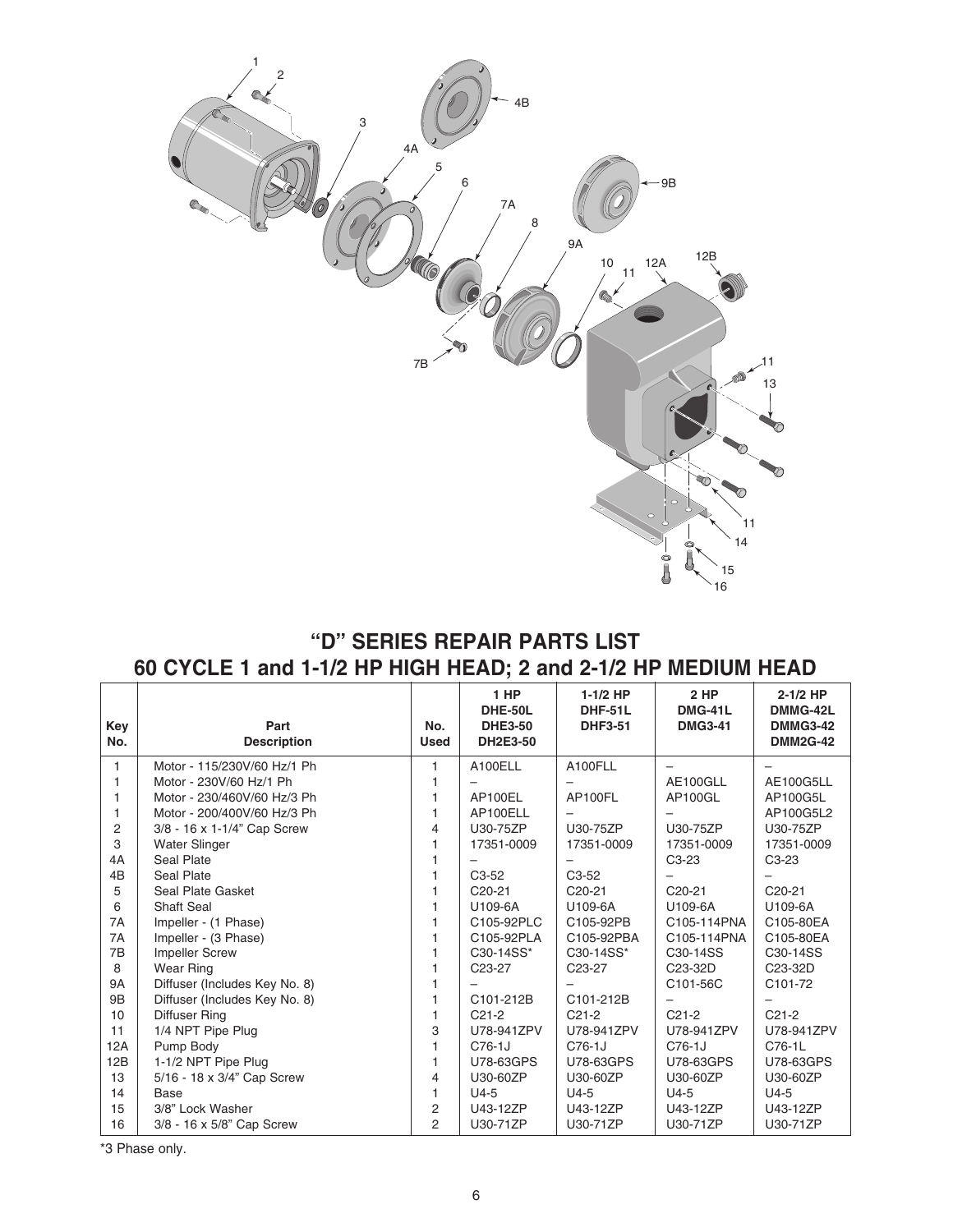

1442 1294

## **"D" SERIES REPAIR PARTS LIST 60 CYCLE 2 and 2-1/2 HP HIGH HEAD**

| Key<br>No.     | Part<br><b>Description</b>    | No.<br><b>Used</b> | 2 HP<br><b>DHG-52L</b><br><b>DHG3-52</b> | $2-1/2$ HP<br>DHHG-53L<br><b>DHHG3-53</b> |
|----------------|-------------------------------|--------------------|------------------------------------------|-------------------------------------------|
| $\mathbf{1}$   | Motor - 230V/60 Hz/1 Ph       | 1                  | AE100GLL                                 | AE100G5LL                                 |
| 1              | Motor - 230/460V/60 Hz/3 Ph   | 1                  | AP100GL                                  | AP100G5L                                  |
| 2              | 3/8 - 16 x 1" Cap Screw       | $\overline{4}$     | U30-74ZP                                 | U30-74ZP                                  |
| 3              | <b>Water Slinger</b>          | 1                  | 17351-0009                               | 17351-0009                                |
| 4              | 3/8 - 16 x 3/4" Cap Screw     | 8                  | U30-72ZP                                 | U30-72ZP                                  |
| 5              | Seal Plate                    | 1                  | C <sub>103-35</sub>                      | C <sub>103</sub> -35                      |
| 6              | Seal Plate Gasket             | 1                  | $C20-46$                                 | C <sub>20</sub> -46                       |
| $\overline{7}$ | <b>Shaft Seal</b>             | 1                  | U109-6A                                  | U109-6A                                   |
| 8A             | Impeller                      | 1                  | C105-214PCA                              | C105-214PA                                |
| 8B             | <b>Impeller Screw</b>         | 1                  | C <sub>30</sub> -14 <sub>SS</sub>        | C <sub>30</sub> -14 <sub>SS</sub>         |
| 9              | Wear Ring                     | 1                  | $C23-19$                                 | $C23-19$                                  |
| 10             | Diffuser (Includes Key No. 9) | 1                  | C101-77                                  | C101-77                                   |
| 11             | Diffuser Ring                 | 1                  | $C21-2$                                  | $C21-2$                                   |
| 12             | Pump Body                     | 1                  | C76-12                                   | C76-12                                    |
| 13             | 1/4 NPT Drain Plug            | 2                  | U78-941ZPV                               | U78-941ZPV                                |
| 14             | 5/16 - 18 x 3/4" Cap Screw    | 4                  | U30-60ZP                                 | U30-60ZP                                  |
| 15             | Base                          | 1                  | $U4-5$                                   | $U4-5$                                    |
| 16             | 3/8" Lock Washer              | 2                  | U43-12ZP                                 | U43-12ZP                                  |
| 17             | 3/8 - 16 x 5/8" Cap Screw     | $\overline{2}$     | U30-71ZP                                 | U30-71ZP                                  |